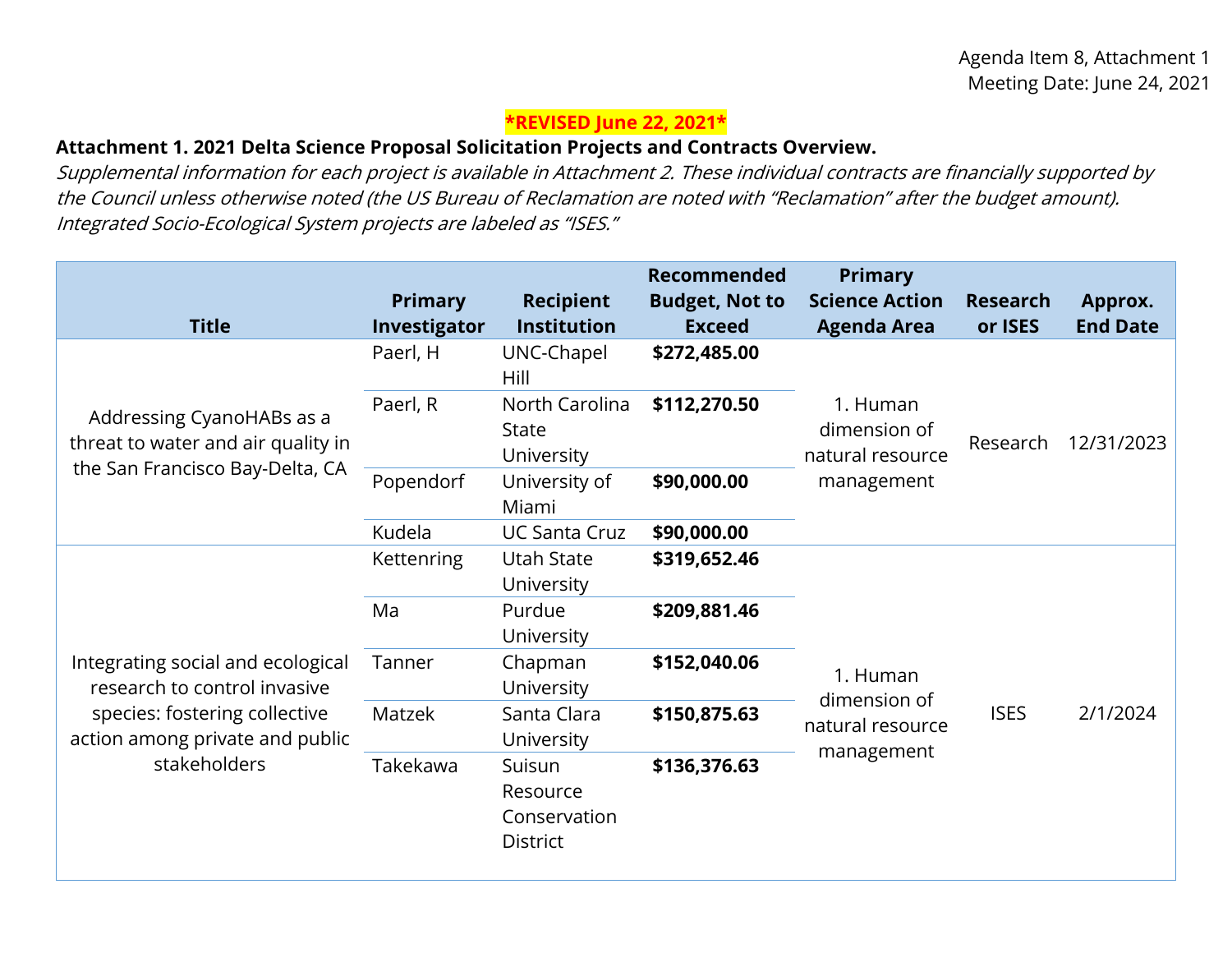| <b>Title</b>                                                                                                                                                   | Primary<br>Investigator | <b>Recipient</b><br><b>Institution</b>                                                           | <b>Recommended</b><br><b>Budget, Not to</b><br><b>Exceed</b>                                              | <b>Primary</b><br><b>Science Action</b><br><b>Agenda Area</b>                      | <b>Research</b><br>or ISES | Approx.<br><b>End Date</b> |
|----------------------------------------------------------------------------------------------------------------------------------------------------------------|-------------------------|--------------------------------------------------------------------------------------------------|-----------------------------------------------------------------------------------------------------------|------------------------------------------------------------------------------------|----------------------------|----------------------------|
| How Delta food webs have<br>changed: integrating detrital<br>material into the Delta food web<br>puzzle                                                        | Bergamaschi<br>Hernes   | <b>USGS CWSC</b><br><b>UC Davis</b>                                                              | <b>State Water</b><br><b>Contractors</b><br>(SWC)<br>pending SWC<br><b>Board approval</b><br>\$240,902.00 | 4. Interactions<br>between<br>stressors,<br>managed<br>species, and<br>communities | Research                   | 1/31/2024                  |
| The effects of climate change on<br>the life history of spring-run<br>Chinook Salmon through time                                                              | Willmes<br>Eerkins      | <b>UC Santa Cruz</b><br><b>UC Davis</b>                                                          | \$528,438.00<br>\$169,882.00<br>Reclamation                                                               | 4. Interactions<br>between<br>stressors,<br>managed<br>species, and<br>communities | Research                   | 6/30/2023                  |
| Understanding within- and<br>between-basin migration in<br>White Sturgeon: A synthesis of<br>more than 10 years of acoustic<br>tagging data                    | Johnston<br>ackson      | <b>Cramer Fish</b><br><b>Sciences</b><br><b>US Fish and</b><br><b>Wildlife</b><br><b>Service</b> | \$88,325.63<br>\$73,325.63<br>Reclamation<br>\$15,000.00                                                  | 4. Interactions<br>between<br>stressors,<br>managed<br>species, and<br>communities | Research                   | 7/31/2022                  |
| Regulation of controls of cold<br>water through the Temperature<br>Control Device of the Shasta<br>Dam as a means of supporting<br>downstream fish populations | Forrest                 | <b>UC Davis</b>                                                                                  | \$498,528.00<br>Reclamation                                                                               | 5. Monitoring,<br>data<br>management<br>and modeling                               | Research                   | 8/31/2023                  |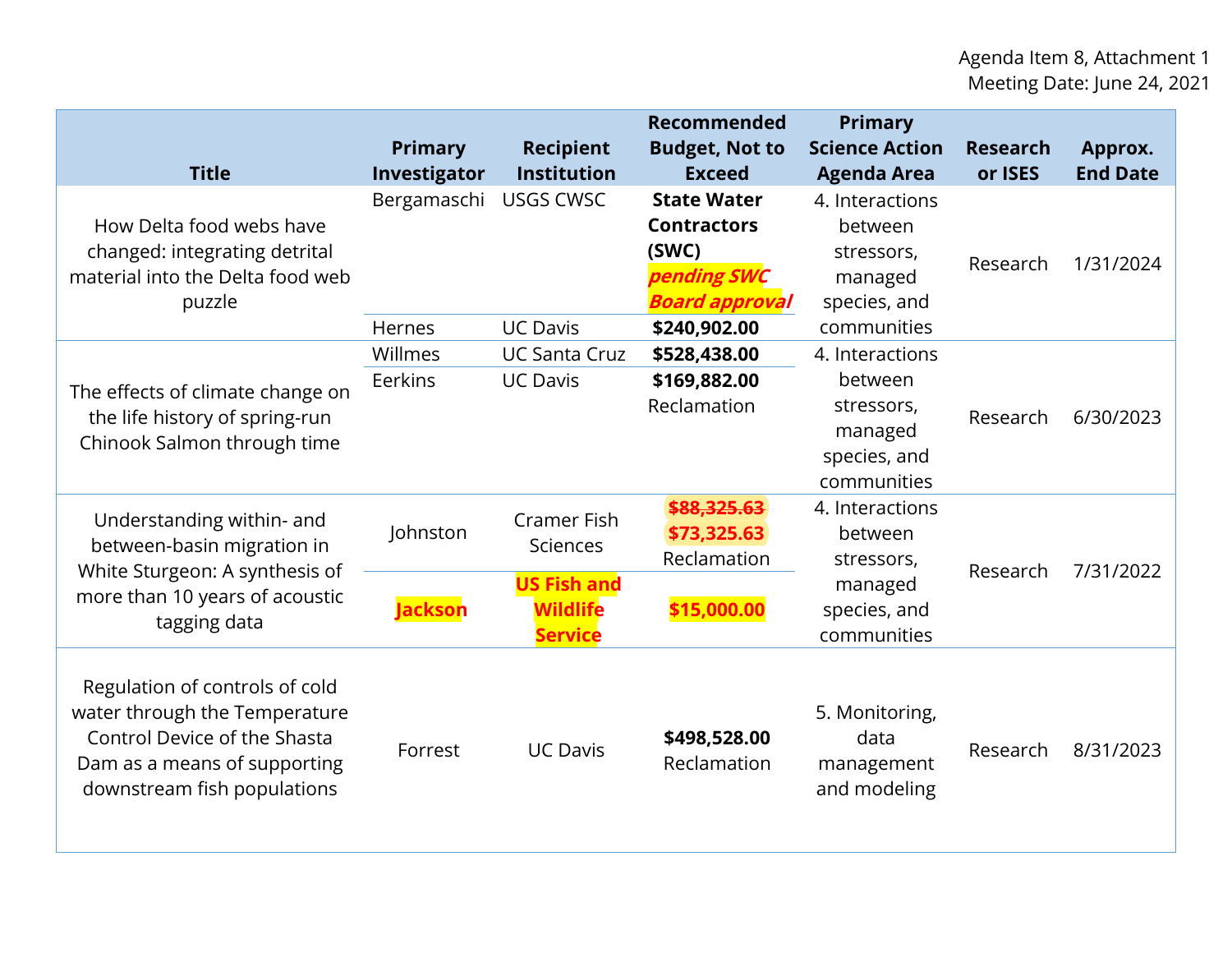| <b>Title</b>                                                                                                                                                   | Primary<br>Investigator | <b>Recipient</b><br><b>Institution</b>                                      | <b>Recommended</b><br><b>Budget, Not to</b><br><b>Exceed</b> | <b>Primary</b><br><b>Science Action</b><br><b>Agenda Area</b> | <b>Research</b><br>or ISES | Approx.<br><b>End Date</b> |
|----------------------------------------------------------------------------------------------------------------------------------------------------------------|-------------------------|-----------------------------------------------------------------------------|--------------------------------------------------------------|---------------------------------------------------------------|----------------------------|----------------------------|
| Assessing sea-level rise and<br>flooding changes in the<br>Sacramento/San Joaquin Delta<br>using historical water-level<br>records                             | Talke                   | California<br>Polytechnic<br><b>State</b><br>University, San<br>Luis Obispo | \$529,812.00                                                 | 2. Science<br>synthesis                                       | Research                   | 12/31/2023                 |
|                                                                                                                                                                | Perry                   | USGS-WFRC                                                                   | \$221,966.00                                                 |                                                               |                            |                            |
| Estimating juvenile production<br>and run timing of spring Chinook<br>salmon leaving the Delta                                                                 | Meek                    | Michigan State<br>University                                                | \$152,267.00<br>Reclamation                                  | 2. Science<br>synthesis                                       | Research                   | 2/1/2024                   |
|                                                                                                                                                                | Piper                   | Fish Metric,<br>Inc.                                                        | \$76,800.00<br>Reclamation                                   |                                                               |                            |                            |
| Comparing the impact of<br>predation on the outmigration<br>mortality of all Central Valley<br>salmon ecotypes relative to other<br>habitat related covariates | Henderson               | Humboldt<br><b>State</b><br>University                                      | \$259,429.00<br>Reclamation                                  | 2. Science<br>synthesis                                       | Research                   | 12/31/2023                 |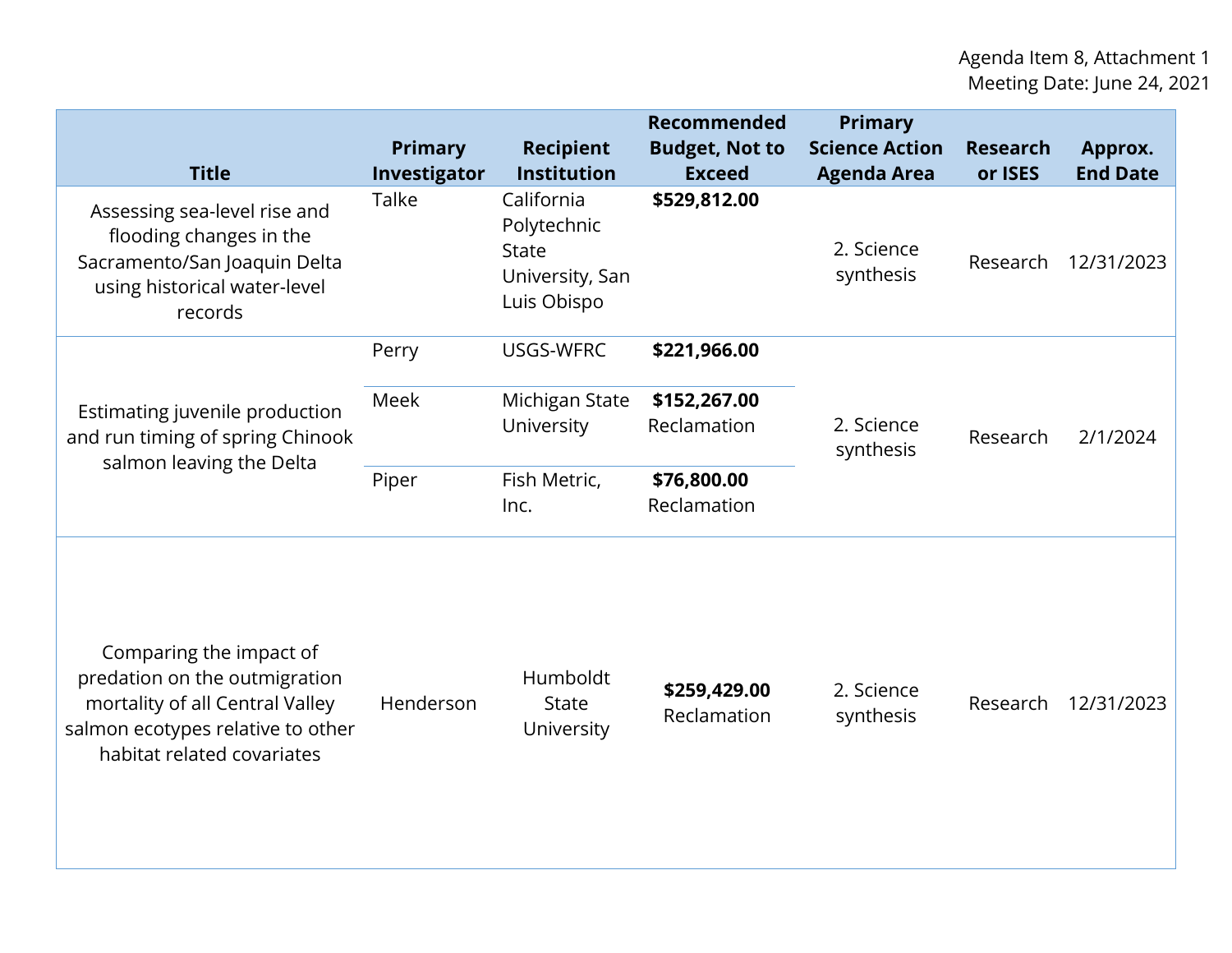| <b>Title</b>                                                                                                                                                                                                                          | <b>Primary</b><br>Investigator | <b>Recipient</b><br><b>Institution</b> | Recommended<br><b>Budget, Not to</b><br><b>Exceed</b> | <b>Primary</b><br><b>Science Action</b><br><b>Agenda Area</b> | <b>Research</b><br>or ISES | Approx.<br><b>End Date</b> |
|---------------------------------------------------------------------------------------------------------------------------------------------------------------------------------------------------------------------------------------|--------------------------------|----------------------------------------|-------------------------------------------------------|---------------------------------------------------------------|----------------------------|----------------------------|
| Reorienting to Recovery:<br>Developing an inclusive,<br>landscape scale process for<br>Central Valley Salmonids,<br>prioritizing actions and                                                                                          | Silberblatt                    | Kearns and<br>West                     | \$450,282.00<br>Reclamation                           | 2. Science<br>synthesis                                       | <b>ISES</b>                | 2/30/24                    |
|                                                                                                                                                                                                                                       | Tompkins                       | FlowWest                               | \$312,478.00<br>Reclamation                           |                                                               |                            |                            |
|                                                                                                                                                                                                                                       | Harstone                       | Compass<br>Resource<br>Management      | \$176,694.00<br>Reclamation                           |                                                               |                            |                            |
|                                                                                                                                                                                                                                       | <b>Bobker</b>                  | The Bay<br>Institute                   | \$166,641.00<br>Reclamation                           |                                                               |                            |                            |
| investments to achieve recovery<br>and minimize community and                                                                                                                                                                         | Danner                         | NMFS-SWFSC                             | \$138,431.37                                          |                                                               |                            |                            |
| economic impact                                                                                                                                                                                                                       | Henery                         | Trout<br>Unlimited                     | \$131,981.00<br>Reclamation                           |                                                               |                            |                            |
|                                                                                                                                                                                                                                       | Hendrix                        | QEDA                                   | \$110,737.00                                          |                                                               |                            |                            |
|                                                                                                                                                                                                                                       |                                | Consulting                             | Reclamation                                           |                                                               |                            |                            |
| Towards Quantifying the Effects<br>of Climate Change and Sea Level<br>Rise on Carbon Accretion by<br><b>Tidal and Non-Tidal Wetlands</b><br>Exposed to a Range of Salinity<br>along the San Francisco Bay<br><b>Estuary and Delta</b> | Baldocchi                      | <b>UC Berkeley</b>                     | \$695,821.00                                          | 3. Support and<br>evaluate habitat<br>restoration             | Research                   | 2/1/2024                   |
| Non-Invasive Environmental DNA<br>Monitoring to Support Tidal<br><b>Wetland Restoration</b>                                                                                                                                           | Nagarajan                      | <b>UC Davis</b>                        | \$496,322.00<br>Reclamation,<br>partial               | 3. Support and<br>evaluate habitat<br>restoration             | Research                   | 2/1/2024                   |